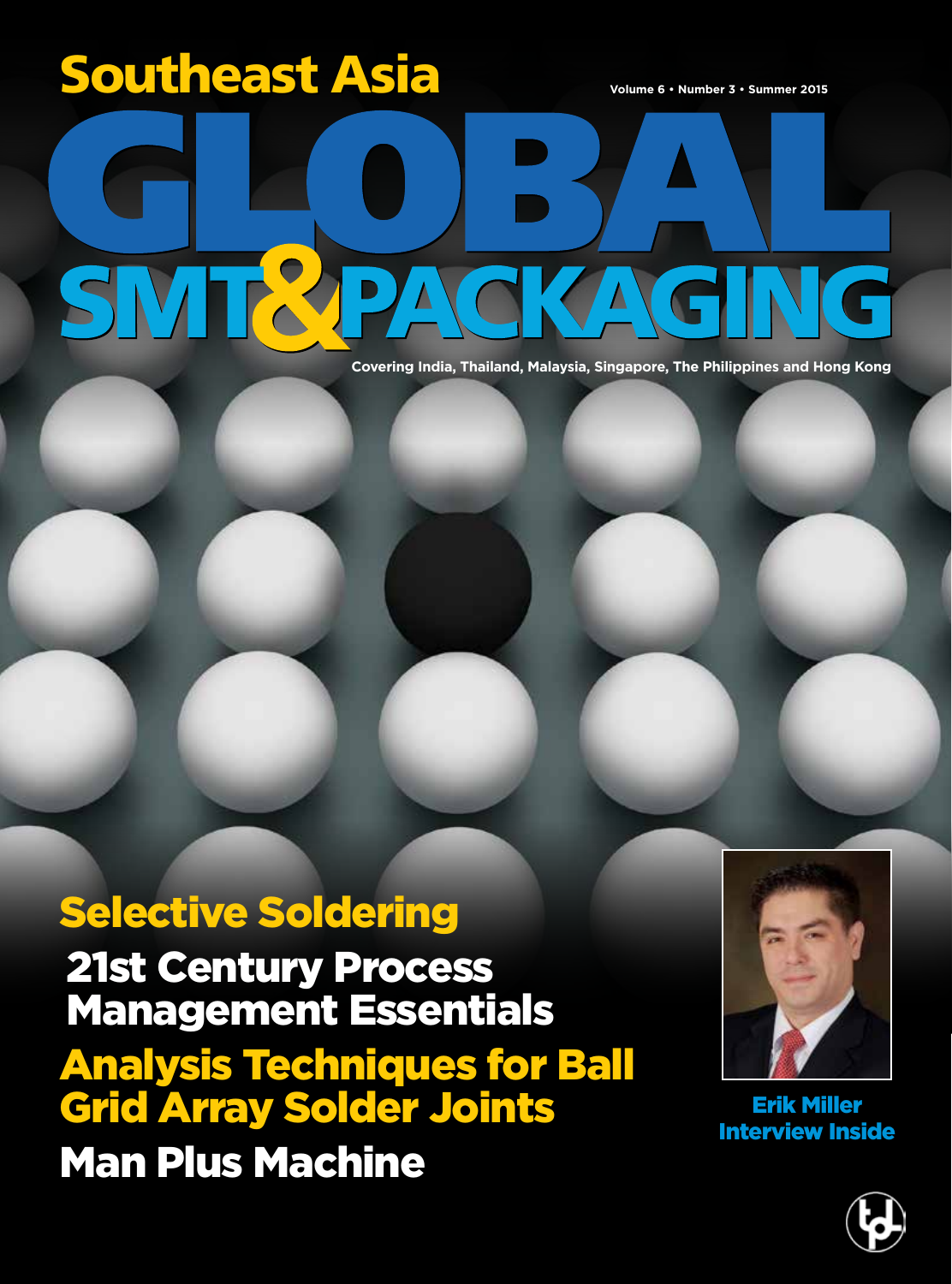## **Selective Soldering**

*How it has evolved to become an integral method in todays' manufacturing processes*

#### BY PATRICK MCWIGGIN *SolderStar's Technical Director*

France regulations were bought<br>
in from the European Union's<br>
Waste Electrical & Electronic<br>
Equipment (WEEE) and the<br>
Restriction of Hazardous<br>
Substances (ROHS) to enforce lead-free ince regulations were bought in from the European Union's Waste Electrical & Electronic Equipment (WEEE) and the Restriction of Hazardous soldering, the use of selective soldering techniques have increased greatly.

Selective soldering is the method of soldering selectively Through-Hole (TH) components on a mixed technology assembly, which would otherwise need to be hand soldered, or passed over a wave soldering machine following the soldering of the SMT elements within a reflow oven. It is commonly used where a number of conventional technology components or connectors need to be added to high quality medical, automotive or aerospace SMT assemblies. To combat the potential damage to the surrounding parts on the PCB, the requirement for the selectively soldered region needs to be exact; this resulted in the need for process control technologies to be developed which would ensure the procedure was carried out within a defined **ENGINEERS** 

production specification.

TH components appear in many complex mixed technology PCB assemblies, and several methods of selective soldering are available that address the necessity for site specific TH soldering, including tooled dip soldering systems and programmable mini-wave machines.

The use of selective soldering for lead-free TH soldering applications requiring higher process temperatures has many advantages over other methods like conventional wave soldering due to the potential of increased reliability. Because components are exposed to lower thermal contact during the process it eliminates the potential internal thermal damage.

Some mixed-technology assemblies soldered with standard wave solder equipment would need to use custom designed carriers and masking, however many assemblies, for example, stacked and double-sided SMT assemblies, and even some TH devices, are too complex to be processed this way. The carri-

■ **MultiWave PRO thermal profiling system.**

**CARD READY**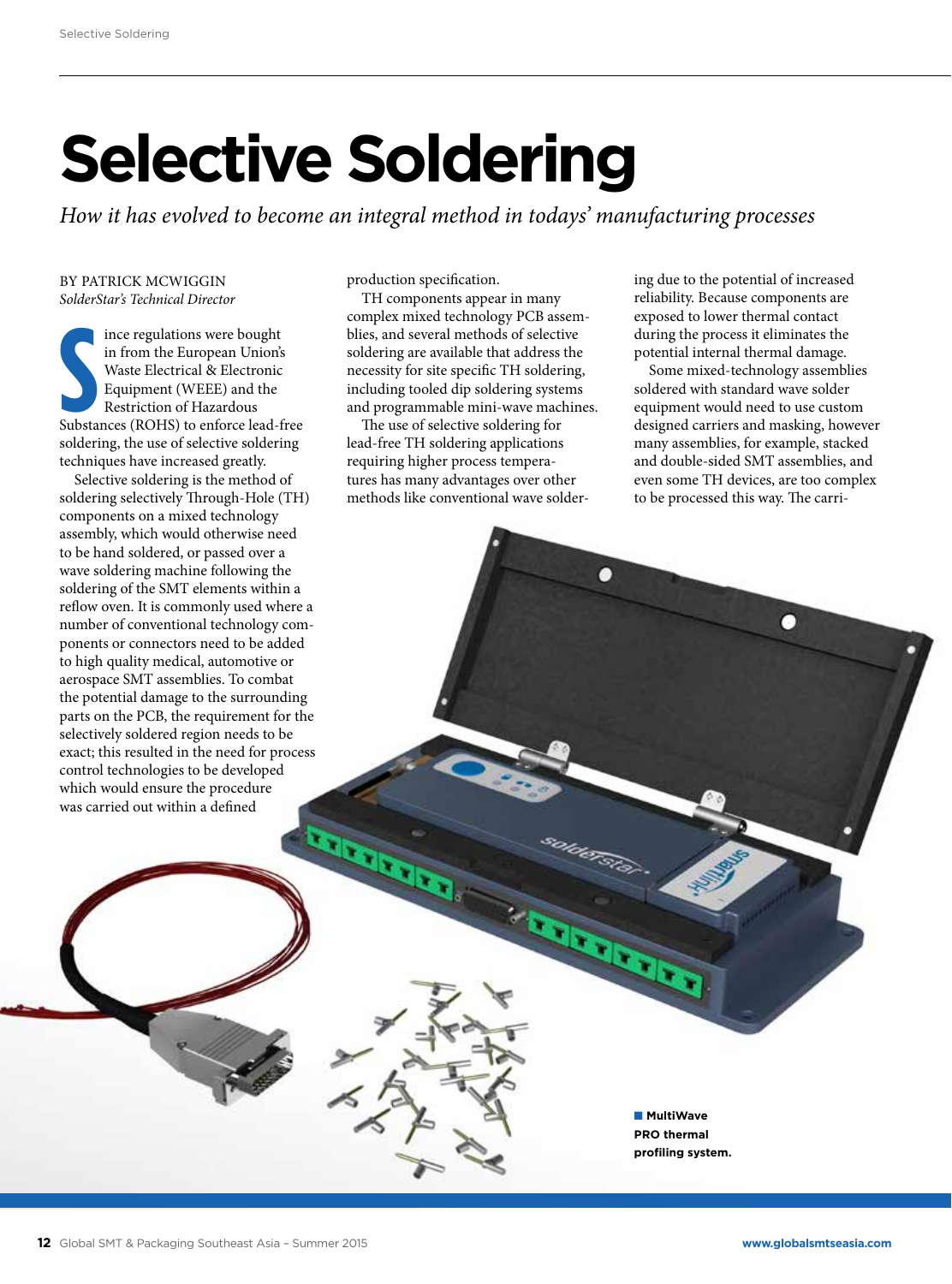ers required are also quite complex to produce and may render this approach prohibitively expensive.

If a board assembly cannot run through the wave soldering process, there is an option to hand solder, but this process can in inaccurate and cause failure which would require re-work. It is also prohibited in high reliability applications commonly found in the automotive and military production. To reduce this inaccuracy, specially designed selective soldering systems have been developed.

With the need for selective soldering increasing, SolderStar has developed a dedicated range of process profiling products for the selective processes. These specialised instruments have been developed in conjunction with a leading global military and aerospace company to provide a standalone and comprehensive setup and verification tool for their chosen selective soldering process.

This military company was already using the existing Solderstar WaveShuttle PRO system for process control on their conventional wave soldering processes. The measurement of wave contact time, immersion depth, wave parallelism and temperature profile are all required to setup the wave solder machine correctly, these measurements could be captured in one single pass with the WaveShuttle PRO.

Manufactured from 10mm anti-static composite and fitted with durable titanium side rails, the system was designed to work with daily production testing. The measurement fixture also incorporates titanium contact sensors on the underside which captures wave parameter data as it moves through the solder wave, including a true measurement of wave height. Additionally the system measures preheat profiles and solder pot temperatures.

All key process parameters are captured with a single run through the machine, data is then downloaded via USB or wireless interface for analysis on the engineer's computer. All parameters can be quickly analysed by using the unique Solderstar Process Checker function showing the good/bad limits to allow periodic process verification to be performed without the need for specialist knowledge.

By capturing data on the temperature profile, as well as solder wave interaction

parameters in the same pass, it provides medium and large electronics' manufacturers with set up capabilities as well as full, cost-effective SPC of their wave soldering process.

#### **Advantages of the WaveShuttle Pro include:**

- It allows for comprehensive parameters measurement with a single pass through a machine
- It is a reliable way to solder in volume
- The titanium contact sensors offer the highest measurement accuracy on wave height, main and chip wave parameters
- Pre-heat and solder pot temperature measurement sensors are included to ensure accuracy
- The 10mm fixture provides a robust platform for daily production testing
- It can be adapted with made to measure widths and sensor positions available for fixed width production lines or special applications

**"The use of selective soldering for lead-free TH soldering applications requiring higher process temperatures has many advantages over other methods like conventional wave soldering due to the potential of increased reliability."** 

The new system for selective soldering was designed to analyse, improve and gain control of the mini-wave selective soldering process quickly, an important requirement put forward by the military systems manufacturer. The fixture was unique due to it incorporating two measurement systems ensuring that the most comprehensive and repeatable measurement results were obtained.

A new fixture was designed which extended the use of their existing SolderStar datalogger's and could be used on the selective soldering machines. Using the Solderstar Smartlink system, it included a dedicated measurement fixture/pallet. This included three arrays of solder contact sensors, including;

- X Speed Sensors which measure and verify the speed of the X axis of the machine
- Y Speed Sensor which measure and verify the speed of the Y axis of the machine
- Height Array –Contact sensors that are set at height increments of 0.2mm to 2.4mm to allow the height of the solder 'bubble' to verified

In addition to these innovations, a pre-heat temperature sensor and a solder temperature probe was added to verify all key parameters in a single pass.

The SolderStar WaveShuttle Selective is now the tool of choice for setup and daily testing of mini-wave selective machines. What made the SolderStar solution unique was the specially configured array of titanium wave contact sensors arranged on the underside of this measurement fixture to allow quick and comprehensive verification of the machine functionality.

Nozzle strikes on clinched components of the PCB due to PCB warp or general tolerances can result in the positioning mechanism of the machine becoming mis-aligned. X and Y positioning mechanism and speed on the WaveShuttle Selective are verified by sweeping the selective soldering nozzles between pre-defined datum's. A range of stepped contact sensors are employed to allow nozzle wave height measurements to be made and periodically verified.

Other common problems reported by manufacturers was crystallisation occurring in the selective fluxer nozzle resulting in the mis-fluxing of components causing problems with poor wetting or leaving un-activated flux on areas of the assembly. To combat this problem SolderStar developed flux measurement sensors, which can be optionally installed to the measurement fixture. This allows for flux presence and position to be obtained as part of the daily tests.

All parameters can be quickly analysed with the good and bad limits defined easily to allow periodic process verification to be performed without the need for specialist knowledge.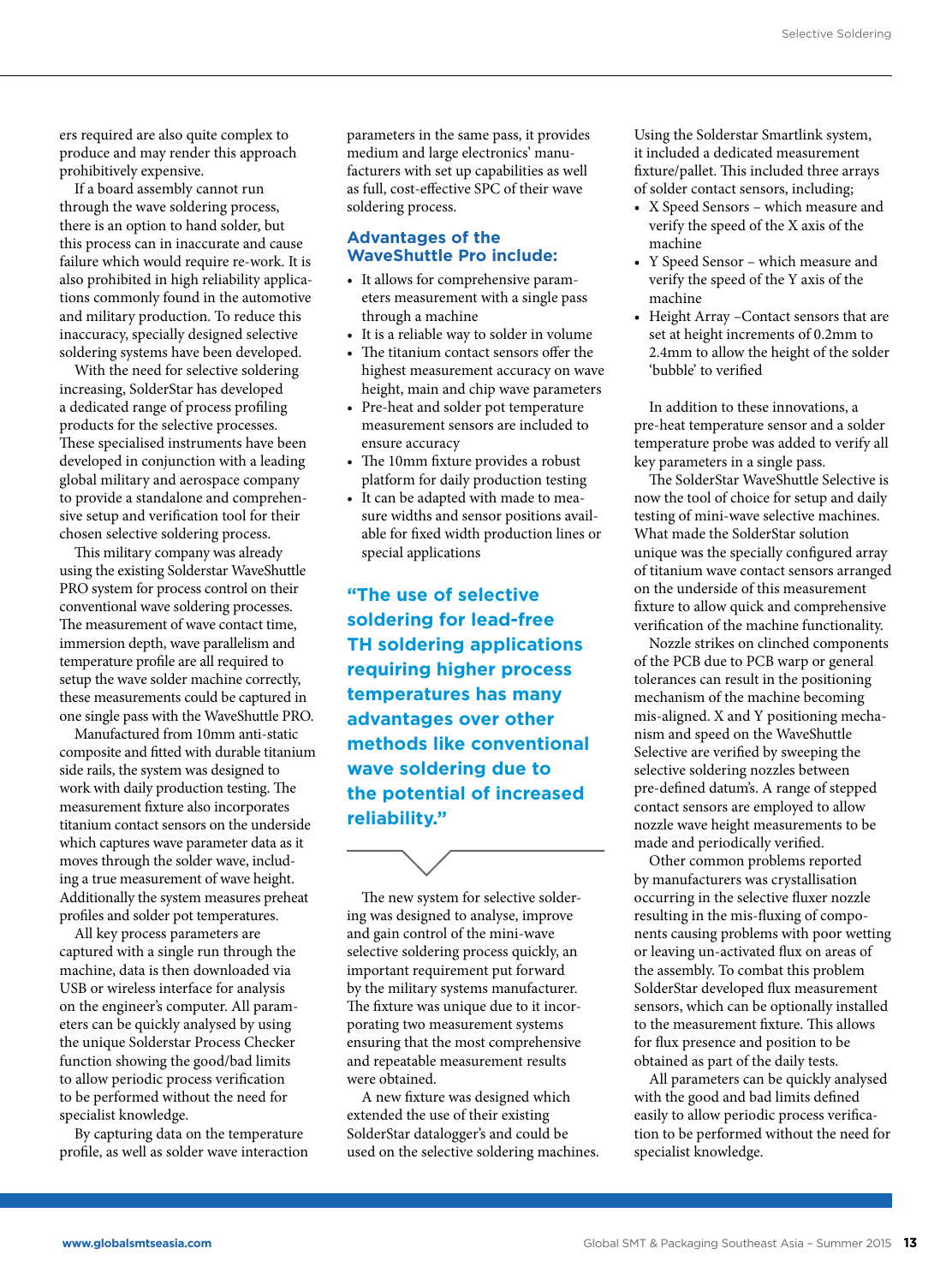

■ MultiWave PRO software screen.

#### **System benefits of this process include:**

- Verification X/Y speed and positioning
- Measurement of nozzle solder height
- All titanium wave contact measurement
- A flux measurement option
- Pre-heat and solder temperature measurement sensors
- Custom widths and sensor positions are available for fixed width production lines or special applications

The other main method seen in selective soldering is the multi-wave selective/ dip soldering machine, which trades flexibility for increased throughput. With this style of machine custom wave tooling is produced to expose the molten solder selectively to the area required in a single dip. Analysis of the performance of this process needed a different approach as it was found that engineers needed the ability produce their own analysis sensor configuration to match the tooling design.

SolderStar's Multi-Wave PRO was developed and comprises compact and flexible instrument design to allow dedicated test fixtures to be produced quickly

and cost effectively for multi-wave soldering machines. Measurement sensors are fitted to a customer's specific location, which corresponds to the soldering areas within the multi-wave solder pot tooling, this technique provides contact time and difference data quickly allowing engineers to identify any problem areas within the tool design. Any differences in nozzle to PCB contact can be easily measured providing a powerful platform for process capability analysis, improvement and ongoing testing.

#### **Features of this system include:**

- Flexible design allowing measurement systems to be installed to multiple fixtures
- Solder Nozzle / PCB Contact Time
- Solder Nozzle Wave Height /
- Immersion Depth Time of first contact delta
- Pre-heat profilers
- Solder Pot temperature
- Heating Rates

#### **High speed measurements required to yield accurate**

#### **results**

The X/Y speeds in selective soldering machines can be fast which requires a quick responding measurement system to provide accurate and repeatable results.

The contact sensor system used with SolderStar's development scanned every 10 milli-seconds and measured digitally to give extremely accurate results.

The innovative contact measurement system relies on a 'Ground' contact to be made to the machine, to detect any contact with a solder wave and it was found that on some mini wave machines the ground was not easily achievable. To combat this a ground pin was produced and placed next to each measurement sensor so repeatable and accurate measurement was always attained.

This measurement and verification is paramount in the soldering process. To produce electronic assemblies without a known thermal profile is detrimental, as you 'cannot manage what you do not measure'. There can be changes in preheat performance, settings can be accidently edited, or nozzle build up can occur. Also if the nozzle strikes the PCB during production, either due to PCB warpage,